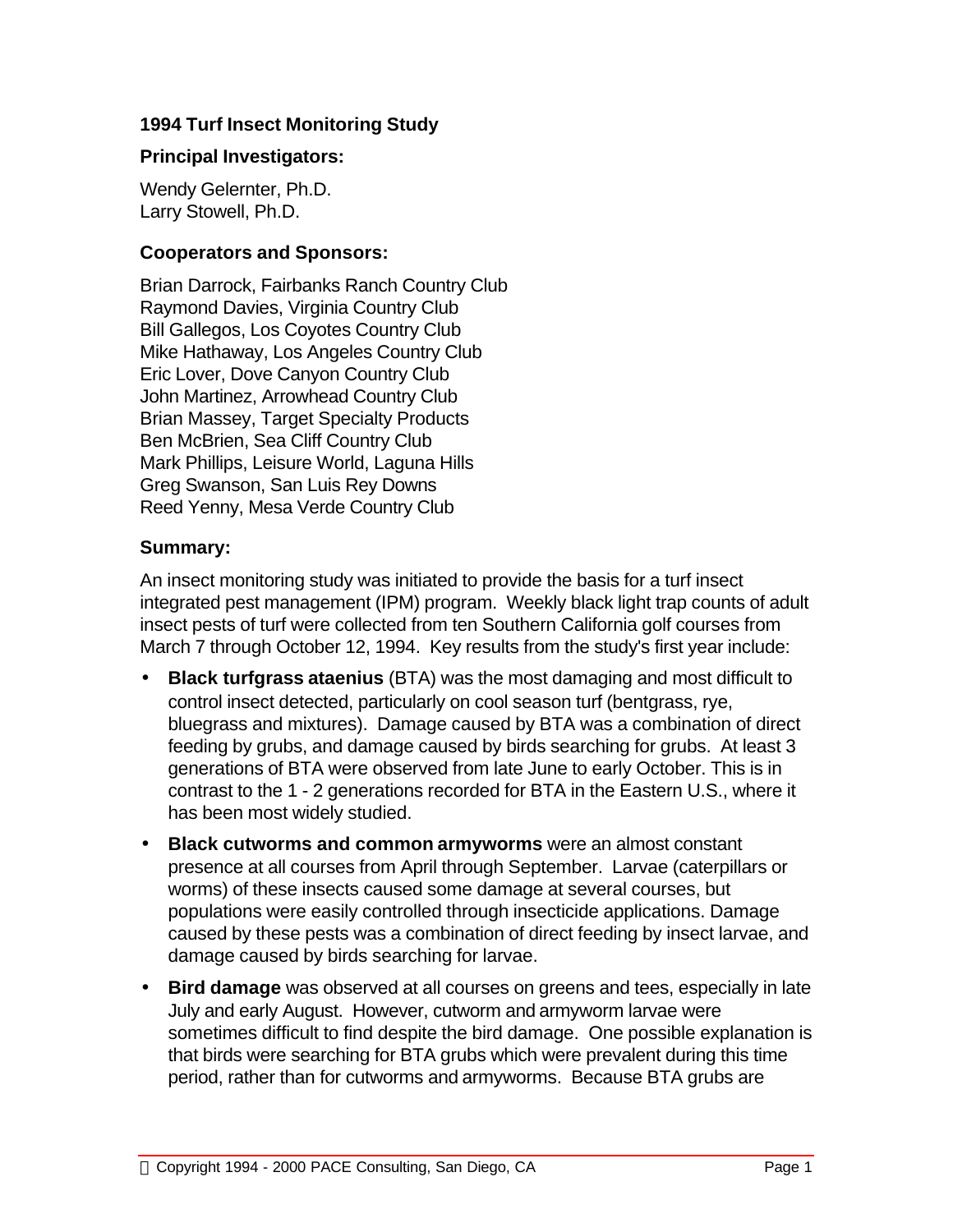rarely seen on turf (they are very small and feed in the thatch/soil interface), the damage they cause may erroneously be attributed to cutworms

- The population models currently available for prediction of BTA and black cutworm development were designed for temperate climates where average air temperatures frequently dip below 32°F . For this reason these models were not applicable for Southern California where average air temperatures are rarely below 50°F.
- Attempts to monitor armyworm and cutworm larval populations via the soil drench method did not provide useful information for the purposes of timing insecticide applications. Black light trap counts of adults and monitoring for insect and/or bird damage were more reliable indicators of the presence of these pests.
- Other pest insects including sod webworms, variegated cutworms, masked chafers and May/June beetles were detected at all participating courses, but caused no significant damage to turf in 1994.

### **Recommendations:**

- A second year of monitoring should be performed in 1995 to allow development of population models for armyworms, cutworms and BTA that can be utilized under Southern California climactic conditions to predict the timing of populations. The study should be conducted from 4/11/95 - 10/17/95.
- Until insect population models are developed, monitoring adults via black light traps will provide the most useful means of effectively timing insecticide applications.
- For most effective control of BTA, 1st generation adults or larvae should be targeted in June and July. If the first generation is effectively controlled, damage from the second generation (which can be larger and more devastating than the first generation) can be reduced.
- Because the damaging BTA is very similar in appearance to the non-damaging *Aphodius* beetle and the beneficial ground beetle, superintendents should confirm the identity of the insect as BTA before insecticides are applied.
- Damage from insects was most significant in the period **July 25 August 8, 1994**. This was apparently due to two factors: 1) high insect populations (both worm larvae and BTA larvae were present during this period) and 2) stressed turf due to hot weather (the highest temperatures of the year occur during this period: see air temperature graphs for weeks 29 - 32 in Appendix A: Weather Summary). In 1995, attempts will be made to use black light trap data to time insecticide applications PRIOR to this period to avoid insect damage before it occurs.
- Because armyworms and cutworms are present almost constantly throughout the year, timing insecticide applications can be problematic. Since many effective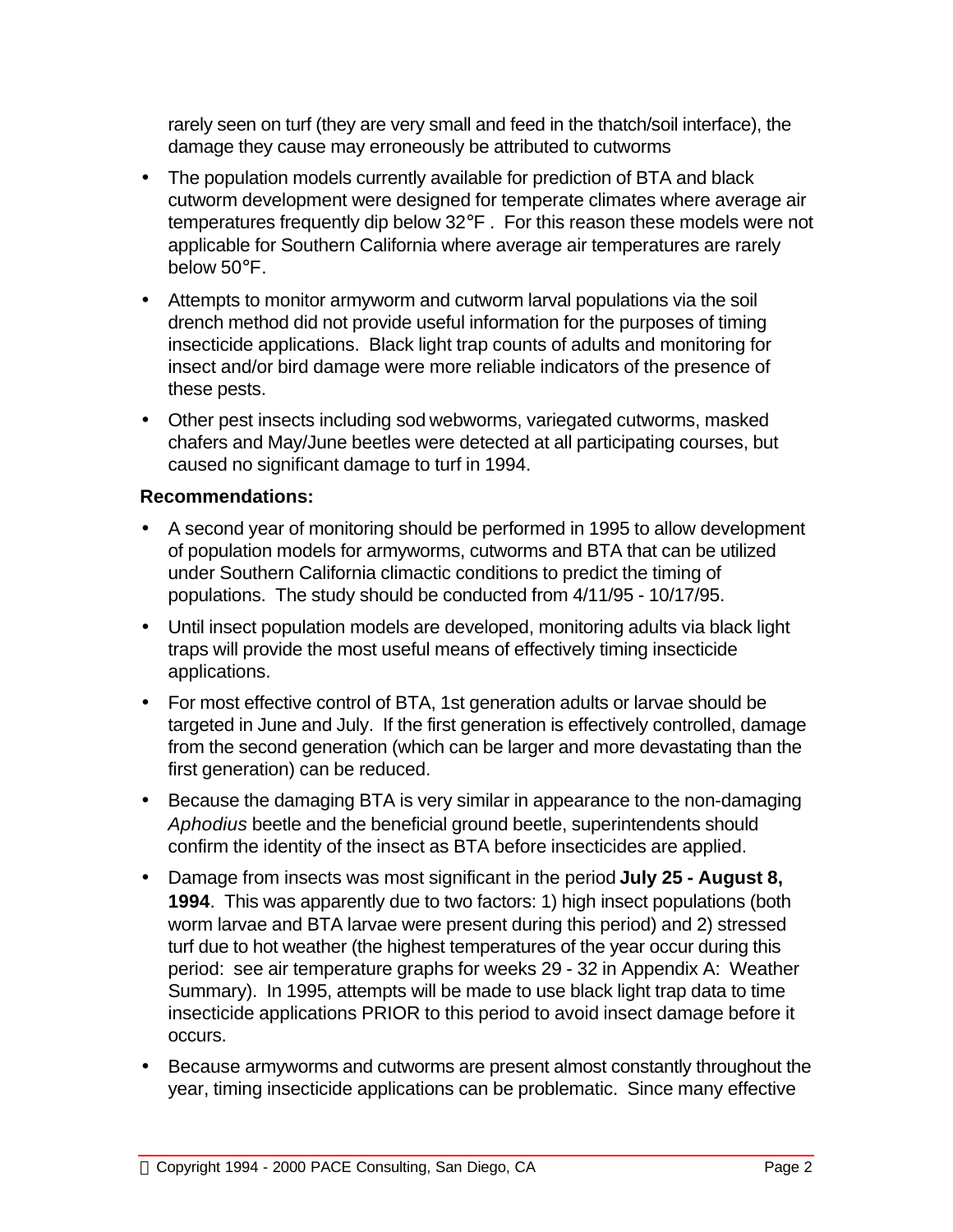insecticide treatments are available for worm control, superintendents are advised to delay treatments until signs of significant damage (from worms and/or from birds) are observed.

# **Background:**

Southern California golf course superintendents have long expressed their interest in implementing integrated pest management programs (IPM) for insect pests, but insufficient information existed on the types of insects present, their life cycles, the timing of their occurrence, and the level of damage they caused. To address this information gap, an insect monitoring study based on weekly black light trap catches of key turf insect pests was initiated in March, 1994. The goal of the study was to utilize insect trap counts collected to:

- 1. determine timing and occurrence of key turf insect pests including cutworms, armyworms and BTA
- 2. correlate adult insect flight information with local and regional weather data for each location and evaluate the utility of any existing insect population models for predicting insect life cycles.
- 3. adjust models if necessary and utilize them in an IPM program to more accurately time insecticide applications, achieve more effective insect control, and to reduce unnecessary insecticide applications

# **Materials and Methods:**

The first samples were shipped to PACE on March 7, 1994 and last samples shipped on October 12, 1994.

Black light traps ( Bioquip [Gardena, CA] Model 2851 A) with 22 watt black lights (Bioquip Model 2851 L) and with 120 volt AC photoelectric switches (Bioquip Model 2833A) were installed by each cooperator at a convenient site with electrical power (usually from irrigation control box or weather station) and within clear eyeshot of the turfgrass area under study. A 2-inch section of Vapona pest strip was placed in each bucket. The strip was changed monthly or sooner if live insects were found in the trap.

Insects were collected from traps by golf course personnel each Wednesday and were placed in mailing envelopes which were in turn placed in cardboard boxes for shipment to PACE Consulting. Weekly reports identifying the presence and abundance of the pest insects in Table 1 were provided to each cooperator via FAX by PACE Consulting.

Weather data for each participating golf course was obtained from the closest CIMIS station.

A study to monitor turf for cutworm and armyworm larvae was initiated at Leisure World, Laguna Hills on May 20, 1994. Weekly samplings from 9 different tees were made from May 20 - July 8, 1994. Prior to sampling, turf was treated with 5 gallons of water containing 2 ounces of Hydrowet surfactant. Following this application,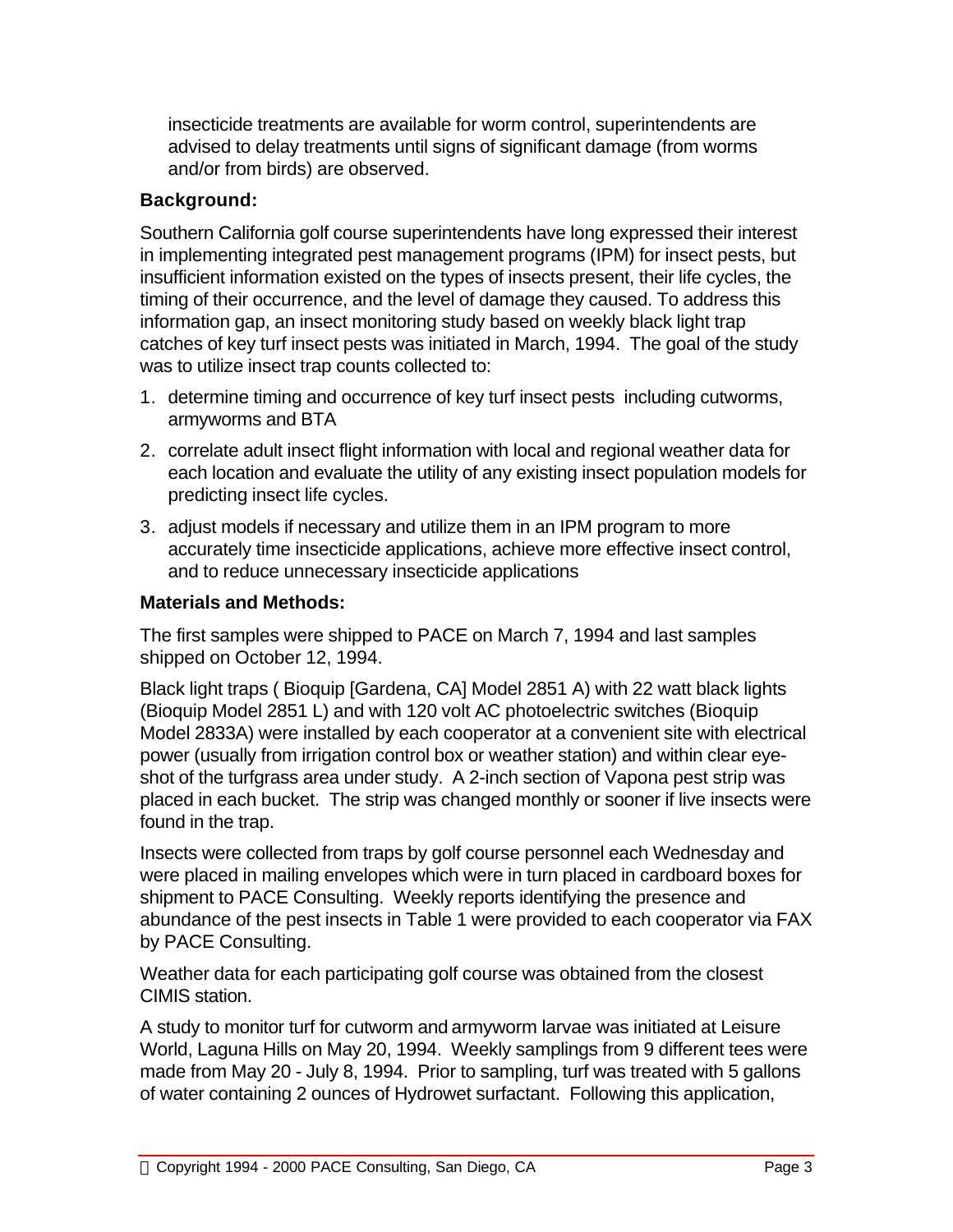visual observations were made on the number of caterpillar larvae rising to the surface of the turf over a 10 square foot area.

# **Results and Discussion:**

Insect counts from each participating golf course are presented in graphic form (see Appendix B). At several courses, samples were not collected on a weekly basis due to inclement weather, wet samples, failure of the Vapona strip (resulting in live insects which destroyed the remaining dead insects) and even the presence of mice in the trap bucket, which also destroyed the insect samples. To avoid these conditions in the future, traps should not be placed near irrigation, and should be placed at least 4 feet off the ground. In addition, Vapona strips need to be replaced at least every month or sooner if there is evidence of live insects in the bucket. Pest insects detected in the 1994 study are listed in Table 1 and non-pest insects detected are listed in Table 2.

| <b>COMMON NAME</b>              | <b>SCIENTIFIC NAME</b>                  |
|---------------------------------|-----------------------------------------|
| <b>Black cutworm</b>            | Agrotis ipsilon                         |
| Variegated cutworm              | Peridroma saucia                        |
| Common armyworm                 | Pseudalatia unipuncta                   |
| Sod webworms                    | Tehama bonifatella, Crambus sperryellus |
| <b>Black turfgrass ataenius</b> | Ataenius spretulus                      |
| Aphodius spp.                   | Aphodius lividus                        |
| <b>Chafers</b>                  | Cyclocephala spp.                       |
| May and June beetles            | Phyllophaga spp.                        |

Table 1. Pest insects detected in 1994 study.

## Coleopteran (Beetle) Pests Detected:

**Black turfgrass ataenius** (BTA) was the most damaging and most difficult to control insect detected in the 1994 study, particularly on stressed cool season turf (bentgrass, ryegrass, bluegrass and mixtures) and/or near areas of poor drainage (low spots, near sprinkler heads).

• Damage: Most participants in this study reported high levels of insect and bird damage during the period July 25 - August 8, 1994. Based on PTRI insect monitoring data for 1994, this time period coincides with high levels of cutworm and armyworm activity as well as with the peak of 2nd generation BTA larvae. The BTA second generation is the most destructive due to its high numbers, as well as to the stressed conditions of the turf during peak temperatures. Because BTA grubs are rarely seen on turf (they are very small and feed in the thatch/soil interface), the damage they cause may erroneously be attributed to cutworms. Therefore, to avoid damage from BTA in 1995, it will be important to control first generation adults or larvae in June and July (1st generation larvae will appear 2 -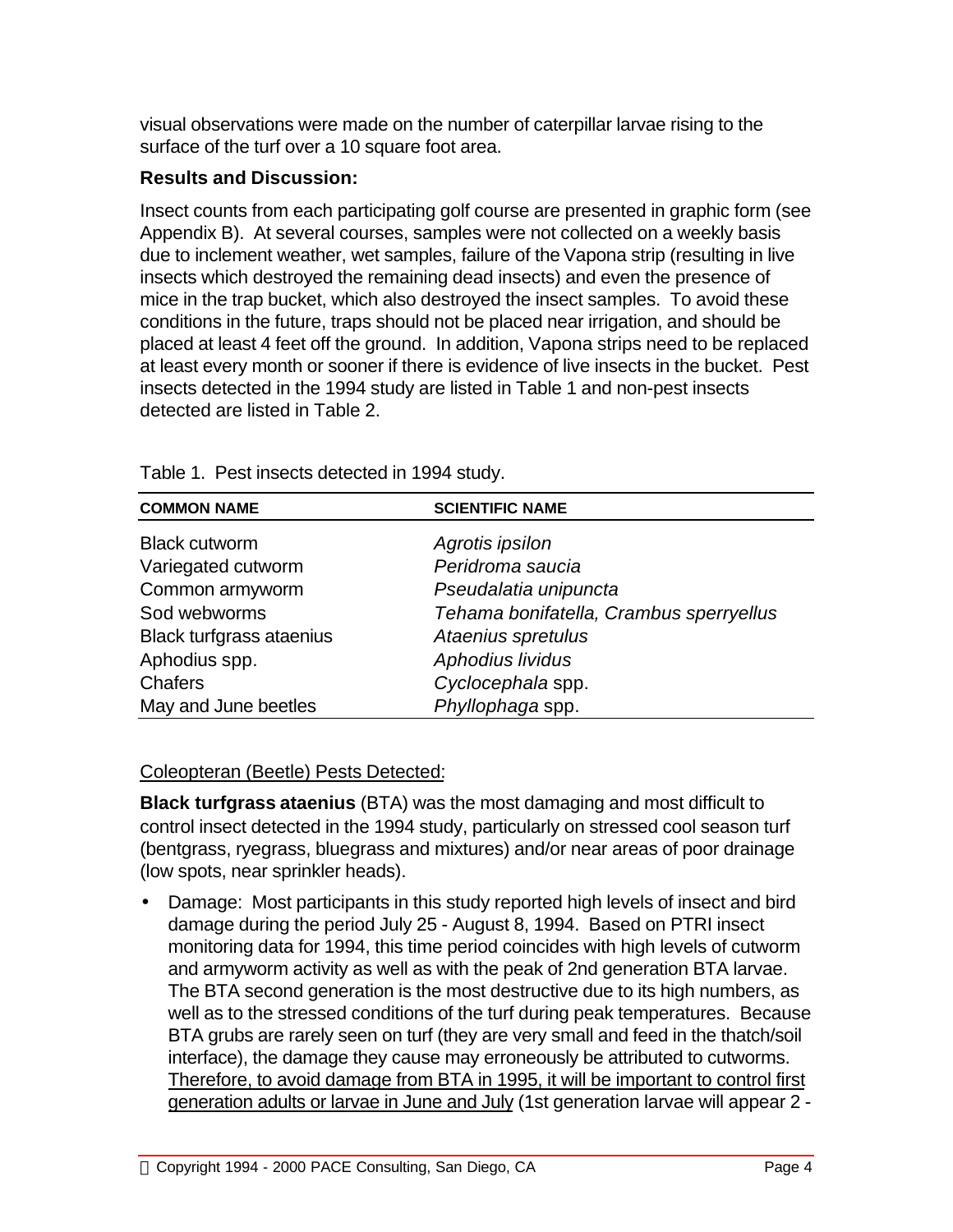4 weeks after 1st generation adults). If the first generation is effectively controlled, damage from the second generation can be significantly reduced. Participants in the 1995 insect monitoring study will receive weekly FAXES on BTA population trends that will enable them to accurately time insecticide applications against this first generation.

- Life cycle: Adult trap count data indicated that at least 3 generations of BTA adults occur in Southern California from late June to early October. This is in contrast to the 1 - 2 generations recorded for BTA in the eastern U.S., where it has been most widely studied.
- Population model: The population models currently available for prediction of BTA development were designed for temperate climates where average temperatures frequently dip below 32°F (Wegner and Niemcyzk 1981) . For this reason these models were not applicable for Southern California where average air temperatures are rarely below 50°F.
- Control of BTA: As discussed above, in golf courses with susceptible cool season turf, BTA control is critical during the first generation, which appears during June and July. Weekly insect monitoring data from PTRI should be utilized to precisely identify the timing of the 1st generation of BTA adults. At golf courses where BTA have been a problem in the past, applications of **chlorpyrifos (Dursban or Pageant)** targeted against 1st generation adults may be useful in reducing populations. However, in most situations, a pesticide application can be avoided by waiting 2 - 4 weeks after the 1st generation adult peak. At this time, monitor turf for signs of BTA larval damage -- small patches of wilted turf which eventually become irregularly shaped patches of dead turf and/or signs of bird feeding damage. Concentrate monitoring efforts in the preferred habitat for BTA larvae, which includes cool season turf, stressed turf and areas of poor drainage (low spots, near sprinkler heads). If damage is observed, make sure that grubs are actually present by digging down two inches into the soil at the interface between damaged and healthy turf. If the small  $(^{1}/4"$ long), white, "C" shaped grubs are detected, treatment is required. Products labeled for control of BTA larvae include **trichlorfon (e.g. Dylox or Proxol)** and **chlorpyrifos (e.g. Dursban or Pageant)**. In addition, during 1995, the newly labeled product, **imidacloprid (Merit)** will be available. This product is a systemic insecticide that has been shown to be effective against BTA larvae when applied preventively -- BEFORE any signs of BTA populations or damage occur. The manufacturer (Miles) recommends a single application before egg hatch begins -- between April and August. However, because the BTA is present for such prolonged periods in Southern California, more exact timing instructions will be necessary for most effective use.

Extremely high numbers of *Aphodius* **beetles** (over 80,000 per week at one course!) were observed in one or more peaks in August and September. Despite these high numbers, and despite the similarity in appearance to the destructive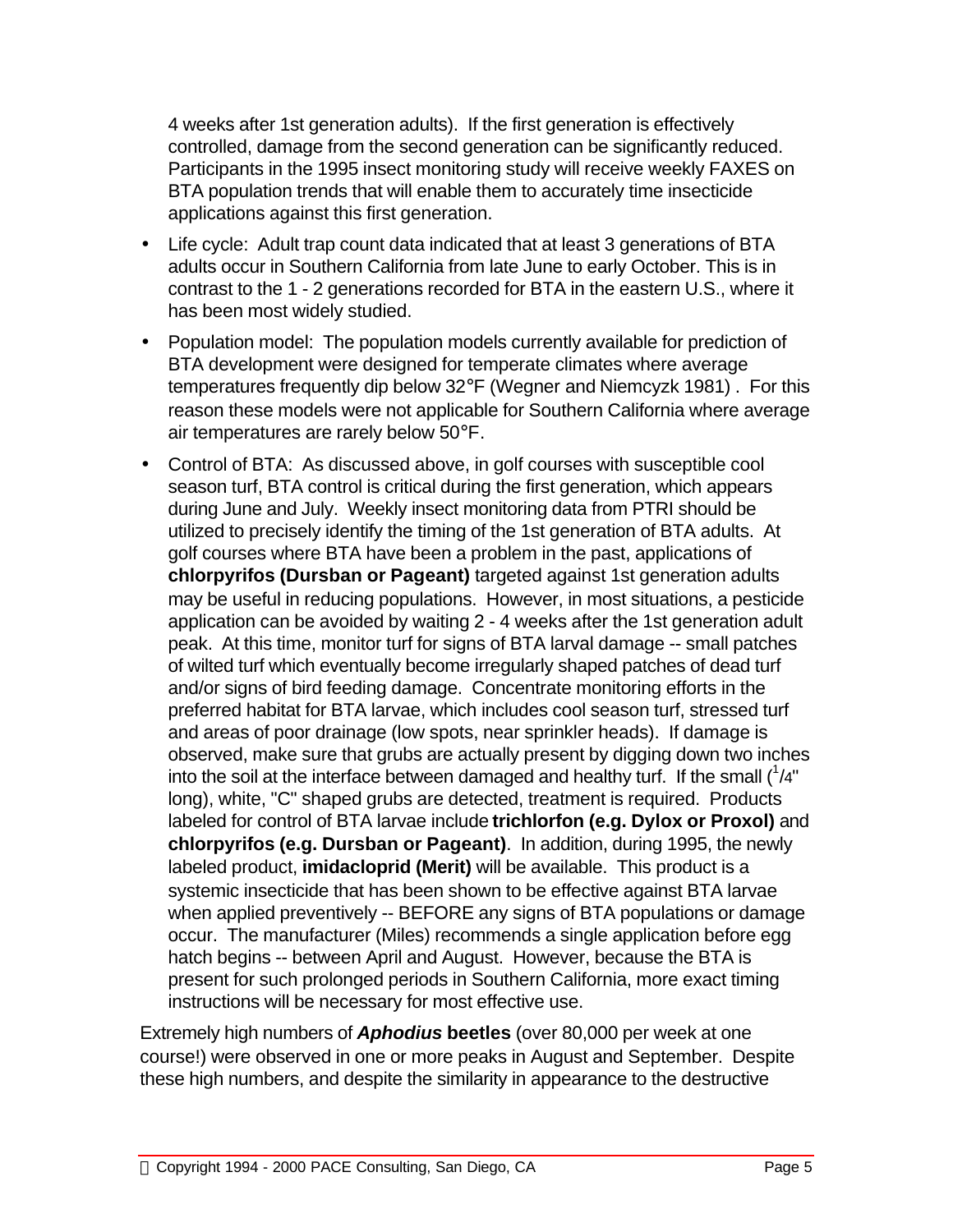BTA, *Aphodius* adult beetle and grubs cause no damage to turf. Features which distinguish Aphodius beetles from BTA include:

- BTA adults are jet black, while *Aphodius* beetles are brown with golden stripes on the back and wings.
- The hind legs of *Aphodius* beetles have two circular rows of spiny fringes, known as **transverse carinae**, while the hind legs of BTA adults are free of carinae and are relatively smooth.

Before treating for BTA, superintendents should confirm the identity of the insects to insure that they are not treating for the non-damaging *Aphodius*.

High numbers of **chafers and May or June Beetles** were observed at all ten courses. In most cases, a single peak of adults was observed in late June and early July. While the large (1 -  $1^{\frac{1}{2}}$  inches long) white, "C" shaped larvae (grubs) of these beetles can cause damage to turf in September and October, none of the participants in the study reported any damage from chafers or June beetles in 1994.

## Lepidopteran (Moth, Worm and Caterpillar) Pests Detected:

**Black cutworms and common armyworms** were an almost constant presence at all courses from April through September. In general, armyworms were significantly higher in numbers than cutworms.

- Damage: Larvae (caterpillars or worms) of these insects caused some damage at several courses, but populations were easily controlled through insecticide applications. Damage caused by these pests was a combination of direct feeding by insect larvae, and damage caused by birds searching for larvae. Cutworms and armyworms feed on all species of turfgrass.
- Life Cycle: Unlike the temperate areas of the Northeast where cutworms and armyworms have only three generations per year, our Southern California data from 1994 indicates that these insects were present continuously throughout the year. Insect counts during the cooler winter months were much lower, however.
- Population Model: The population models currently available for prediction of black cutworm development were designed for temperate climates where temperatures frequently dip below 32°F . For this reason these models were not applicable for Southern California where average air temperatures are rarely below 50°F.
- Monitoring for Larvae: Attempts to monitor armyworm and cutworm larval populations via the soil drench method did not provide useful information for the purposes of timing insecticide applications. During the 8 weeks that the study was conducted, only two larvae were observed across all nine tees tested. This is despite the fact that damage from larvae and/or birds was observed during this same time period. Two other superintendents also reported damage to turf, but were unable to observe worm larvae. For this reason, black light trap counts of adults and bird damage were more reliable indicators of the presence of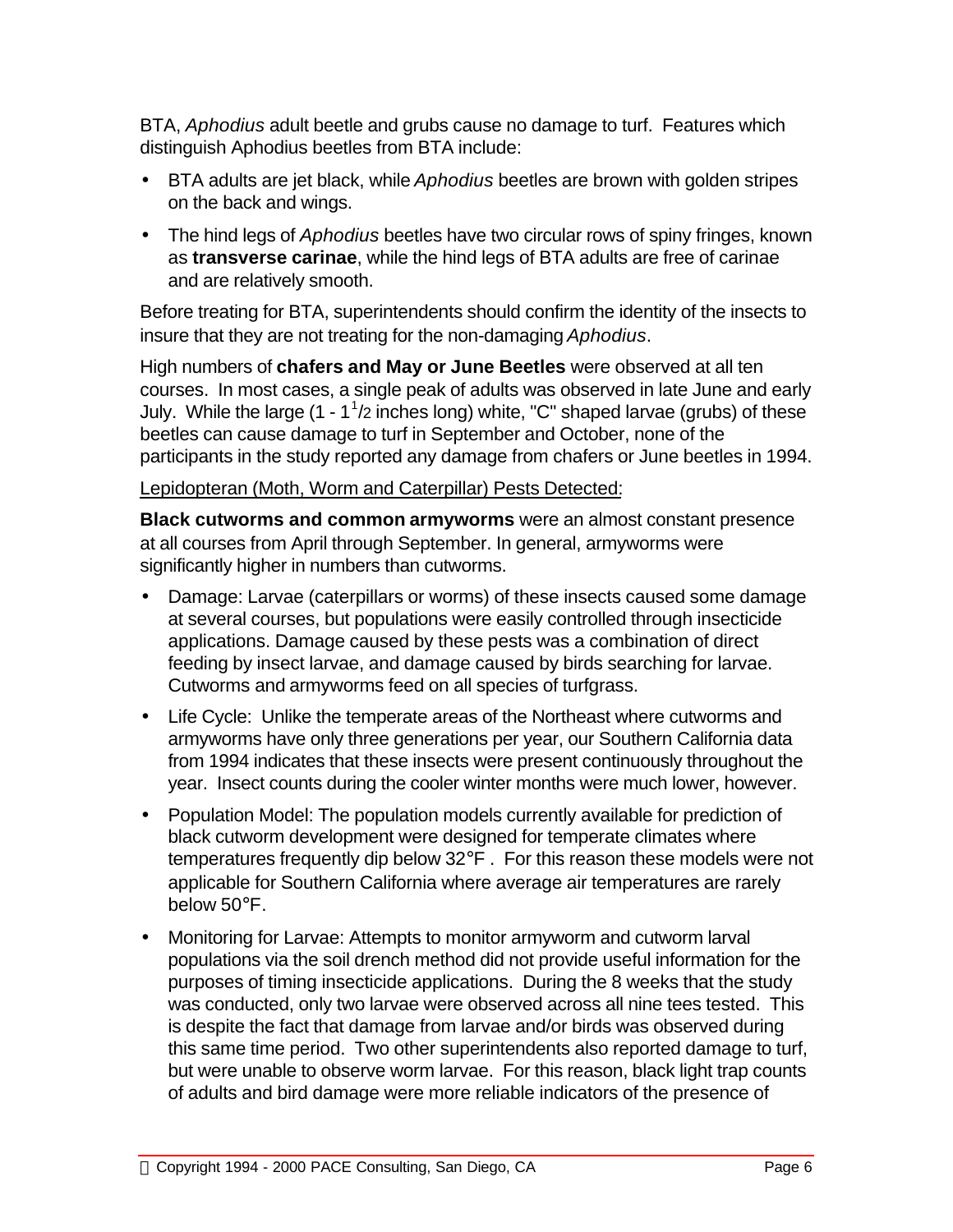these pests than larval monitoring counts. Reasons for the apparent lack of correlation between larval damage and ability to detect larvae are unclear. Possible explanations include:

- 1. The damage observed was actually not due to cutworms and armyworms but was due either to birds searching for BTA grubs and/or birds searching for insects that were not present.
- 2. Cutworm and armyworm larvae are known to prefer high-mown aprons, fairways and roughs, particularly where clippings are not removed. Perhaps larvae stay in these high mown areas during the day and move to tees and greens later in the day and evening.
- Control of Cutworms and Armyworms: Because armyworms and cutworms are present almost constantly throughout the year, timing insecticide applications can be problematic. Since many effective insecticide treatments are available for worm control (**chlorpyrifos**: e.g. Dursban or Pageant; **trichlorfon:** e.g. Dylox or Proxol; **entompathogenic nematodes**, e.g. Biosafe and Biovector) superintendents are advised to delay treatments until signs of significant damage (from worms and/or from birds) are observed. Insecticide applications should be made late in the day, since larvae are most active at night. Special care should be taken to monitor for worm damage when turf is stressed due to hot weather conditions. During 1994, the period between July 25 and August 8 had the highest average air temperatures as well as the highest number of reports of insect damage.

Cultural practices identified by Williamson and Shetlar (1994) in a recent report may also help manage worm populations. These researchers noted that black cutworm adult females laid most of their eggs on the terminal 25% of the grass blade. For this reason, most eggs are removed by daily mowing of greens and frequent mowing of tees. If this holds true for Southern California populations of black cutworms, this means that most larvae are coming from clippings near tees and greens. By removing clippings immediately from surrounds, the incidence of cutworm infestations on tees and greens might be significantly reduced.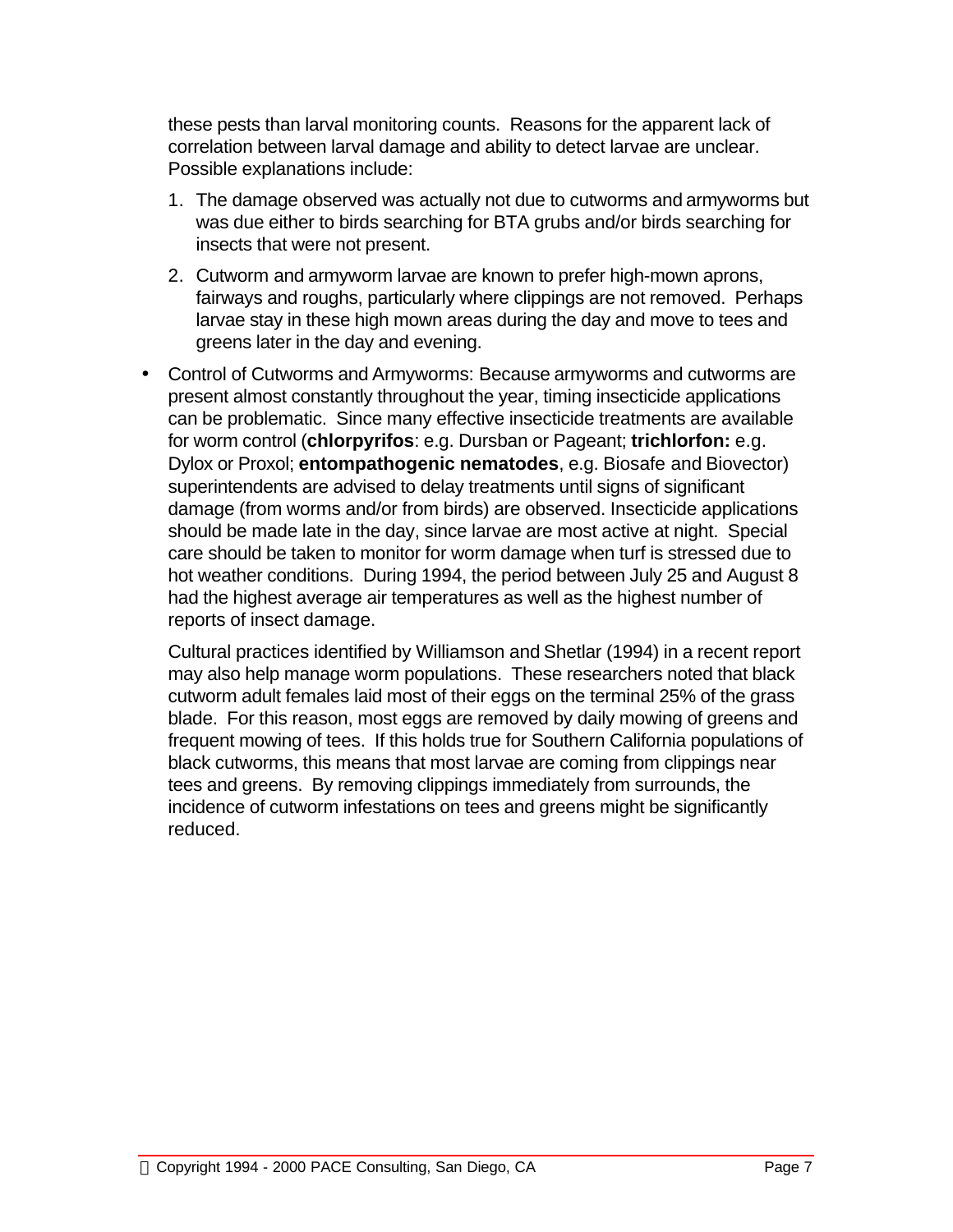| <b>COMMON NAME</b>           | <b>SCIENTIFIC NAME</b>                     |
|------------------------------|--------------------------------------------|
| Tiger moth                   | <b>Family Arctiidae</b>                    |
| Sphinx moth                  | <b>Family Sphingidae</b>                   |
| Granulate cutworm**          | Feltia subterranea                         |
| Beet armyworm                | Spodoptera exigua                          |
| Cabbage looper               | Trichoplusia ni                            |
| Saltmarsh caterpillar        | Estigmene acrea                            |
| Giant silkworm               | <b>Family Saturniidae</b>                  |
| False darkling beetle        | <b>Family Melandryidae</b>                 |
| Click beetle (wireworms)**   | <b>Family Elateridae</b>                   |
| <b>Carrion beetle</b>        | <b>Family Silphidae</b>                    |
| Long horned beetle           | Family Cerambycidae spp.                   |
| Ground beetle*               | Family Carabidae spp.                      |
| False blister beetle         | <b>Family Oedemeridae</b>                  |
| Ten lined June beetle**      | Polyphylla decemlineata                    |
| Variegated mud loving beetle | <b>Family Heteroceridae</b>                |
| Ladybird beetles*            | <b>Family Coccinellidae</b>                |
| Ants <sup>**</sup>           | <b>Family Formicidae</b>                   |
| Mosquitoes                   | Family Culicidae spp.                      |
| Crane fly**                  | Tipula spp.                                |
| <b>Phorid flies</b>          | <b>Family Phoridae</b>                     |
| Tree frogs!!!                |                                            |
| 1 rubber scorpion            | Courtesy of Fairbanks Ranch (thanks, guys) |

Table 2. Non-Pest Insects Detected in 1994 Study

**\*** beneficial insect

**\*\*** may be turf pests in areas outside Southern California

**Sod webworm** and **variegated cutworm** adults were identified in black light trap samples, but only in very low numbers. Larvae (caterpillars) from these species did not appear to cause damage at any of the participating courses. However, if present in higher numbers, these species can cause significant damage.

#### Other (Non-Pest) Insects Detected:

Ground beetles and ladybird beetles, both beneficial insects that feed on other insect species, were observed at almost all courses. This indicates that superintendents have been making progress towards managing their use of broad spectrum insecticides. It should be noted that ground beetle adults can easily be mistaken for BTA adults. Consult your Riker mounts to help distinguish between these two insects, and to avoid an unnecessary insecticide application against a